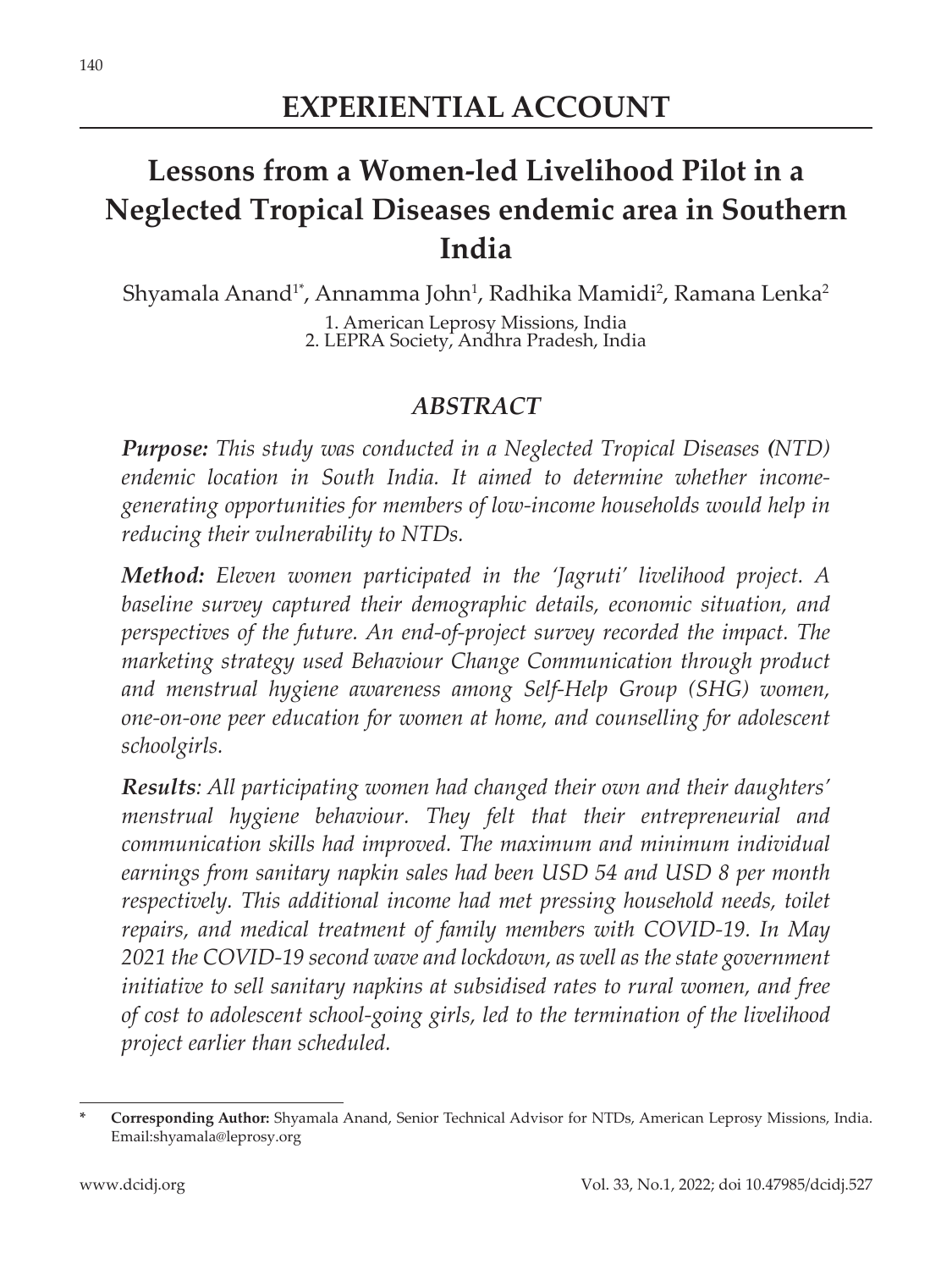*Conclusion and Implications: Sustainable livelihoods for women from lowincome households can bring in additional income to be utilised for medical treatment, improving household sanitation and nutrition, etc. This may reduce household members' risk of contracting or transmitting NTDs. The government*  initiative will be routed through selected SHGs with proven efficiency. Four of *the trained women entrepreneurs are confident that their SHGs will be selected and look forward to using the knowledge and experience they have gained from the livelihood project. Investment in empowering and developing the business skills of enterprising women is a worthy cause.*

*Key words: lean experiment, entrepreneurship, menstrual hygiene, lockdown, risk*

# **INRODUCTION**

Neglected Tropical Diseases (NTDs) are diseases of poverty. They have devastating human and socio-economic consequences for more than one billion people globally, predominantly among vulnerable and marginalised populations in low- and middle-income countries, who have poor access to basic health, water and sanitation services (WHO, 2020).

The 'Jagruti' livelihood project was an innovative, one-year lean experiment model to study the impact of a women-led sanitary napkin marketing and sales livelihood project on economically poor households in 78 NTD endemic villages in Vizianagaram District of Andhra Pradesh, South India. The American Leprosy Missions and LEPRA Society had earlier implemented a women-led integrated Water, Sanitation and Hygiene (WASH) and NTDs project in this area.

None of the self-help groups (SHGs) in the Block had implemented a livelihood initiative in the previous two years. This project was designed as a social enterprise intended to address menstrual hygiene, a neglected aspect of WASH, while also addressing household poverty, a key risk factor associated with NTDs (Aagaard-Hansen and Chaignat, 2010). However, an unforeseen event resulted in irreversible closure of the livelihood project after only eight months. This was four months before the project could complete its planned exit strategy which involved phased handing over of the enterprise to the women who would manage it independently. This report briefly outlines the lessons learnt and describes the project's impact on the women who participated in it.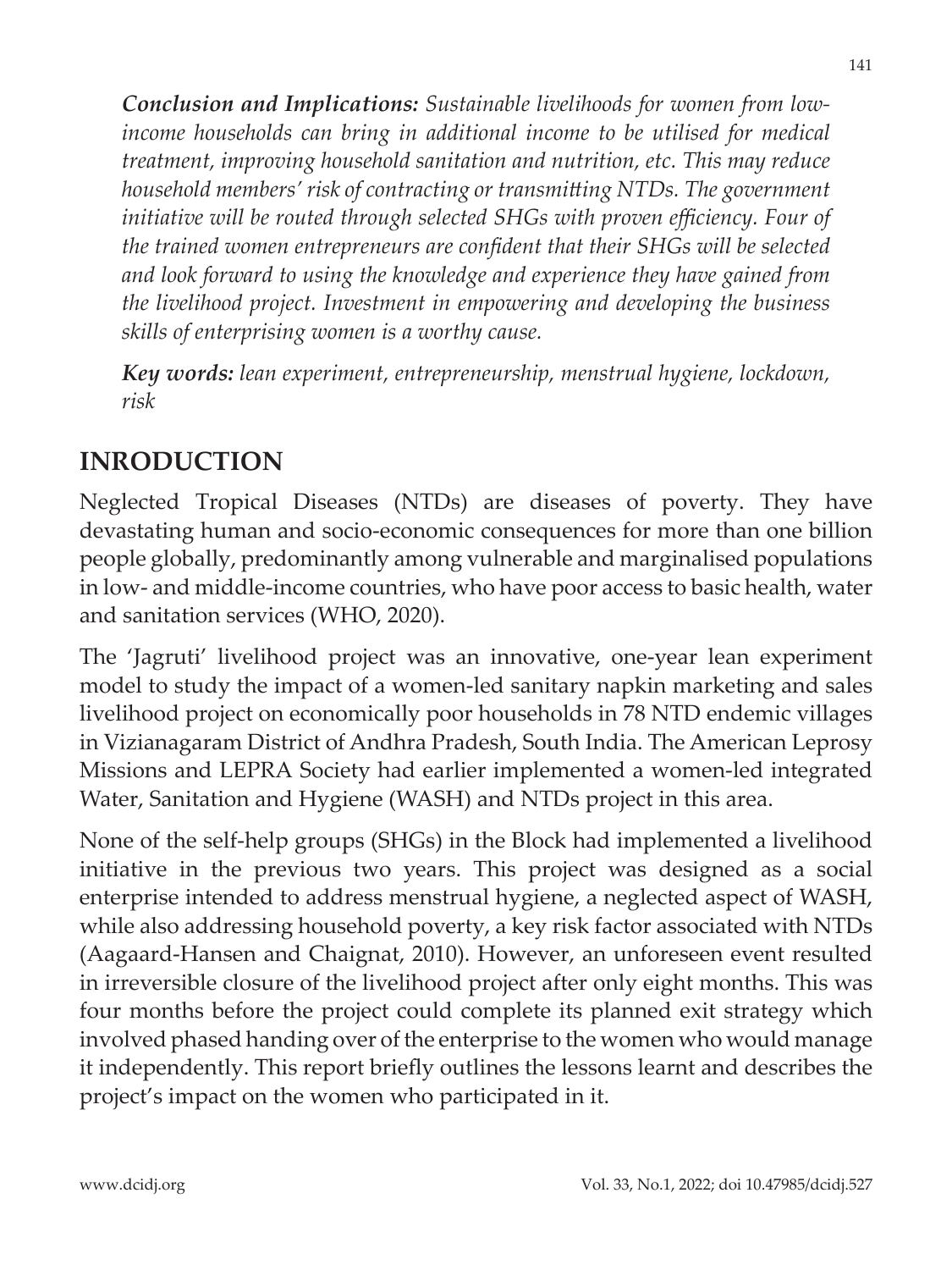# **Objective**

The aim of the project was to study whether increasing the income of economically poor households in an NTD endemic location in India would contribute to reducing the household members' vulnerability to NTDs.

## **METHOD**

#### **Study Design**

Initially a baseline survey was conducted regarding the demographic details, household economic situations, and future perspectives of the eleven women entrepreneurs. An end-of- project survey was done to capture the impact on the participating women and their households.

#### **Project Initiation**

Eleven women, from different SHGs and with some basic leadership and management experience, were selected from communities at risk for NTDs. None of the women themselves suffered from a NTD. One woman had a household member with lymphatic filariasis. The selection of a sanitary napkin marketing and sales enterprise was made after several rounds of participatory discussions with the members of the SHGs and district authorities. The decision to focus on the neglected issue of menstrual hygiene was raised by the women themselves, with consensus that this would be a relevant and potentially sustainable womenled enterprise. The women entrepreneurs received training in behaviour change communication (BCC), peer education on menstrual health and hygiene, and were made aware of affordable and safer options to the traditional absorbent materials and practices of their communities. The project also developed their business and management skills to equip them to scale and run their enterprise profitably and independently by the end of one year, the time-frame by which this lean experimentation model project would have completed its exit strategy of phased handing over of the entire management to the participating women.

The products and packaging were designed with inputs from the women and delivered to the project site by the vendor. The enterprise was officially launched in the third week of January 2021, with assured cooperation from the district Rural Livelihoods and Health Departments. After completion of the training in early February 2021, product and menstrual hygiene awareness began for the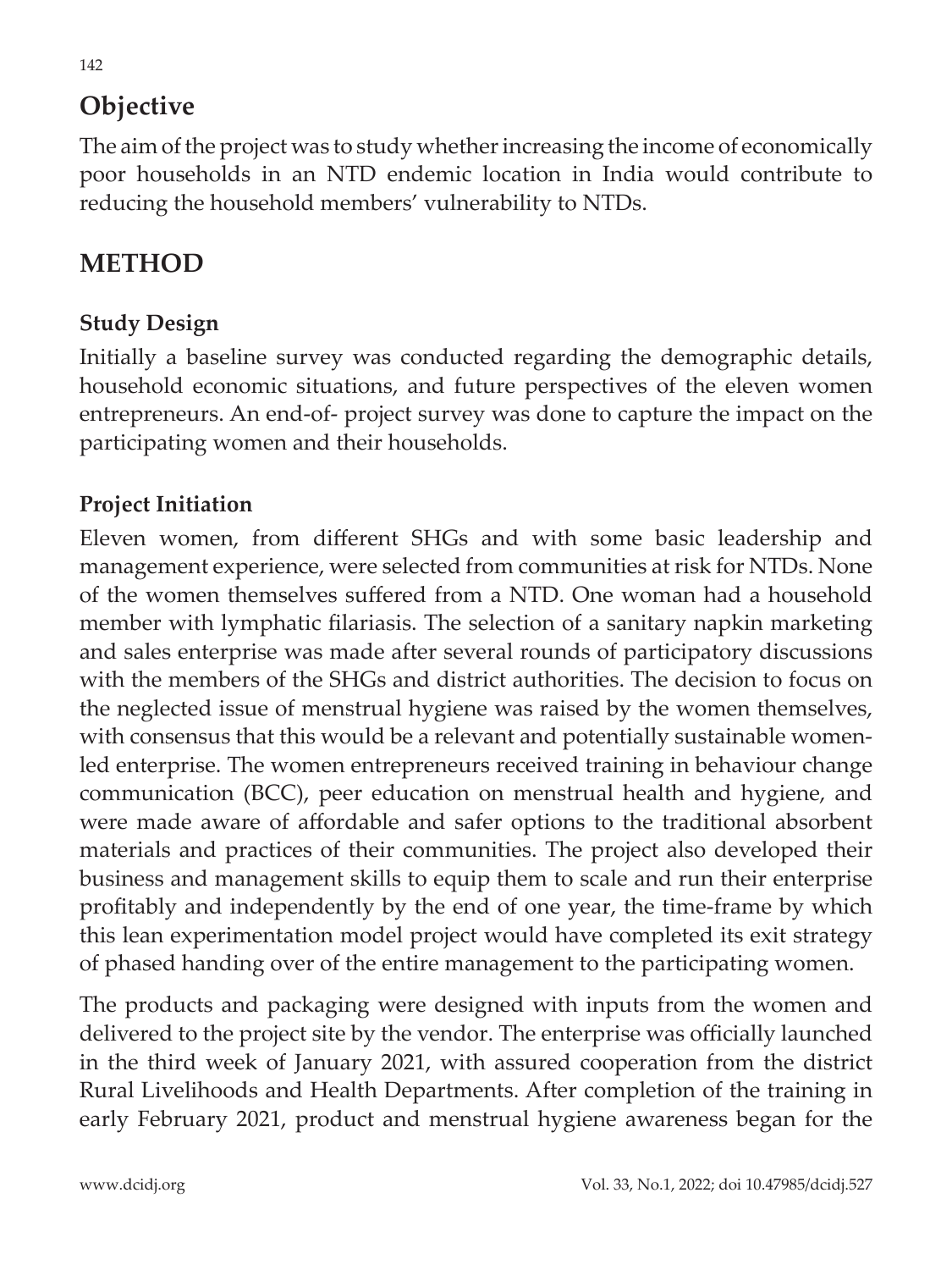SHGs, door-to-door marketing was done through one-on-one peer education for women at their homes, and counselling was done for adolescent girls in schools and hostels. The women sold the product at a small margin which they retained, returning the cost price to their business savings account. With its innovative marketing strategy, the enterprise was the first of its kind in this Block.

### **A Series of Unexpected Events**

Sales started in the second week of February 2021 and showed a small but steady increase until April 2021. The second wave of COVID-19 resulted in the sudden imposition of a rigorous lockdown in May 2021. All activities were abruptly halted by a government order. The women accepted this situation, and looked forward to sales picking up after the lockdown. However, towards the end of May the project suffered a major setback with the announcement of a state government initiative. Tenders were invited from multi-national companies for mass production of sanitary napkins which would be sold at highly subsidised rates to rural women, and provided free of cost to all adolescent schoolgirls. In fact, the government had begun supplying free sanitary napkins through schools in April itself (DC correspondent, 2021). This had affected the enterprise's sales of sanitary napkins as adolescent girls were the enterprise's largest market, adult women being reluctant to change from cloth to disposable napkins.

The women were dismayed, as they surmised that their small enterprise would not be able to compete with the scale of the government initiative and pricing of the subsidised product. While sustainability of this livelihood now seemed unlikely, the government initiative was nonetheless welcomed as it would make menstrual sanitary products available and accessible in their area. A decision was reached by all key stakeholders to cut their losses and exit the project.

# **RESULTS and DISCUSSION**

This WASH-linked livelihood project was taken up by eleven women from households living below the poverty line. The women entrepreneurs had an average age of 34 years and were married. Most of them had completed their secondary school education, and all were members or leaders of different SHGs. Their average monthly household incomes ranged from USD 140 to USD 250. Around two-thirds of them were homemakers, while the rest were working as Accredited Social Health Activists (government frontline workers) in their villages.

www.dcidj.org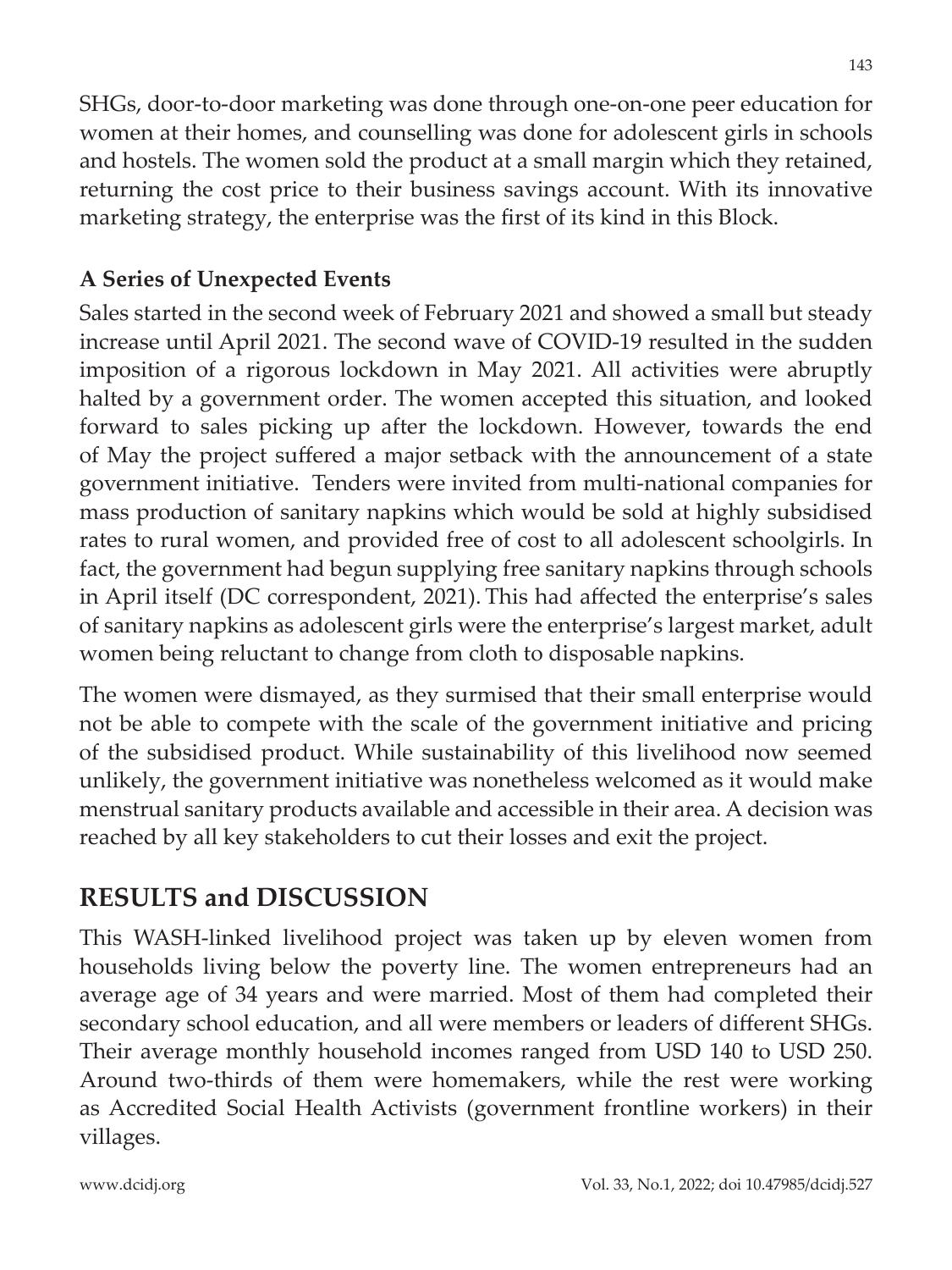According to the baseline survey, their primary reason for joining this enterprise was to improve the financial condition of their families. The women also mentioned their aspirations of providing better education for their children, being able to maintain and repair their houses, and having a stable livelihood. Other expectations from the enterprise were job satisfaction and earning recognition at home and from society. They felt that increasing awareness on menstrual health and providing a needs-based service to women in their community along with proper marketing strategies, could facilitate the fulfilment of their aspirations.

At closure of the project, a modified end line survey captured the impact of the project on the women. It was not possible to conduct a comparative survey for a project that was closed before schedule and had only partly achieved its objectives. In addition, it was necessary to be sensitive to the women who were unprepared for the abrupt termination of their enterprise. However their responses, despite their obvious disappointment, were unexpectedly positive. Some of the responses are as follows:

- 1) Their maximum and minimum individual earnings from sales, during the two months when the livelihood activities were unimpeded, had been USD 54 and USD 8 respectively. The women had welcomed the additional income which was used to meet pressing household needs, pending toilet repairs, and treatment costs of family members with COVID-19.
- 2) The women said that the marketing strategy of raising menstrual health and product awareness among the women in their SHGs helped sales of the product in the community. Marginalised households in India have at least one female family member in a SHG. Therefore, generating awareness during meetings of all the SHGs in the Block was a quick and effective way to convey information to every marginalised household in the Block, and boost sales. The women were confident that the awareness generated would continue to encourage the women in their communities to adopt safer menstrual hygiene practices. They had themselves changed their own and their daughters' menstrual hygiene behaviour.
- 3) All the women felt that their entrepreneurial and communication skills had improved and, had this enterprise been sustainable, their experience and income would have increased. One of the women specifically said that her own negotiation skills and the marketing skills of the whole group had improved with the training provided by the project. Nine of the eleven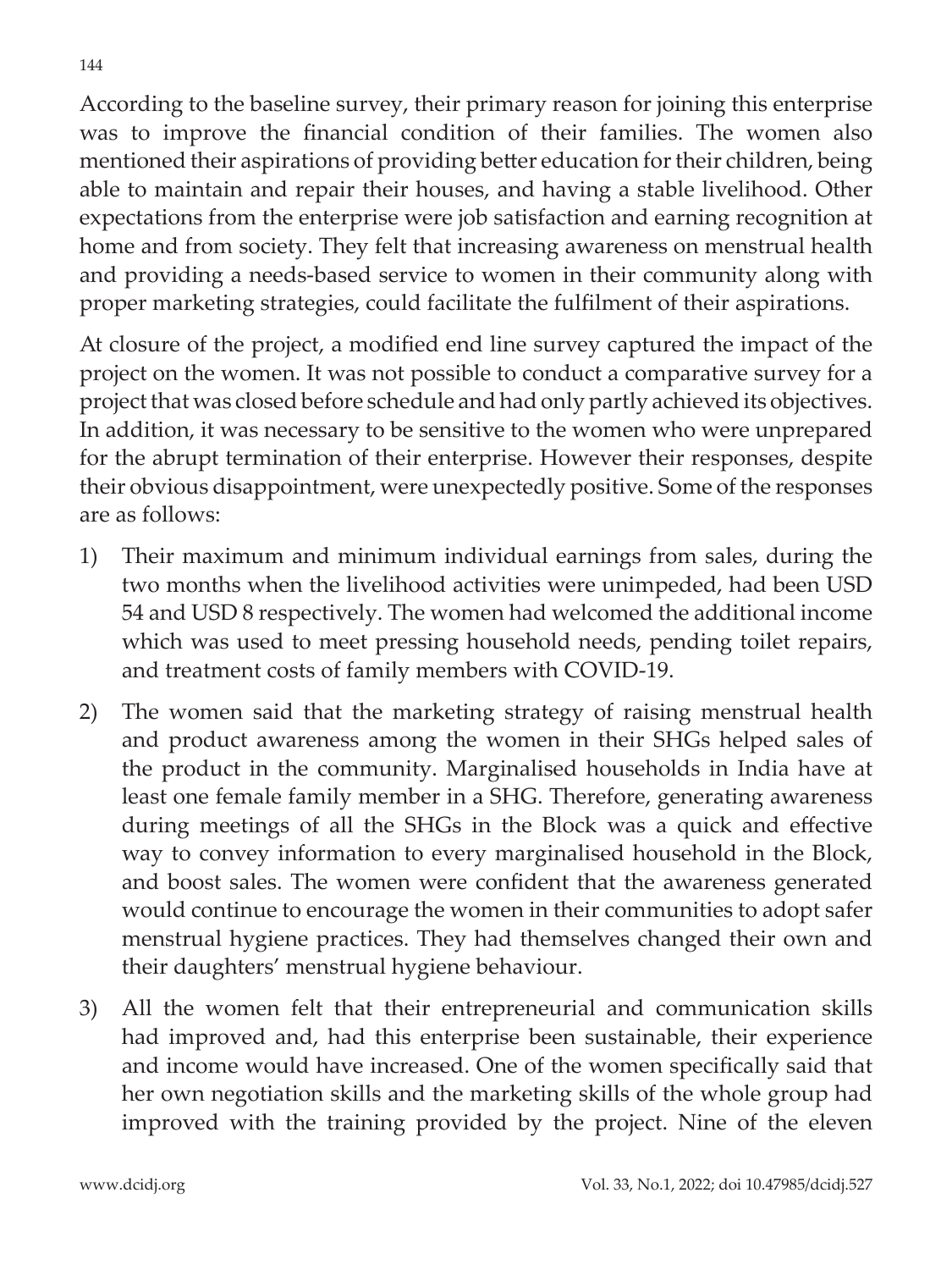women expressed interest in joining a livelihood initiative if an opportunity presented itself in future.

#### **Implications**

According to the Block District Rural Development Agency authorities, the government initiative is expected to start within six months. The initiative is planned to be routed through select SHGs with proven efficiency and strong systems of regular meetings, regular savings, internal loans, timely repayment, and proper book-keeping. The government initiative expects the SHG women to sell the product in their communities at a small margin, returning the cost price to the government and keeping the profits from their sales. Four of the trained women are confident that their SHGs will be selected and look forward to using their newly- acquired knowledge and skills. The menstrual health and hygiene awareness raised among all the SHGs in the Block, and their own experience with BCC as a key element for sales, will be an added advantage.

## **CONCLUSION**

This paper shares the authors' experiences with a lean experimentation model livelihood project that was prematurely terminated due to unforeseen circumstances. It highlights the early yet positive impact that such women's empowerment initiatives can have on the participants. It is hoped that these experiences and learning will benefit others involved in similar initiatives.

#### **Lessons Learnt**

In NTD endemic areas, involving women from low-income households in sustainable livelihoods is one way to bring in additional household income that could be prioritised for medical treatment and for improving household sanitation, nutrition, etc. This may reduce their family members' risk of contracting or transmitting NTDs.

All business ventures can be risky, but investment in empowering and developing the business and subject matter (in this case, menstrual health) skills of enterprising women from economically poor households is never a loss. Though the sample was small, these women demonstrated surprising resilience and determination in the face of unexpected obstacles and disappointments.